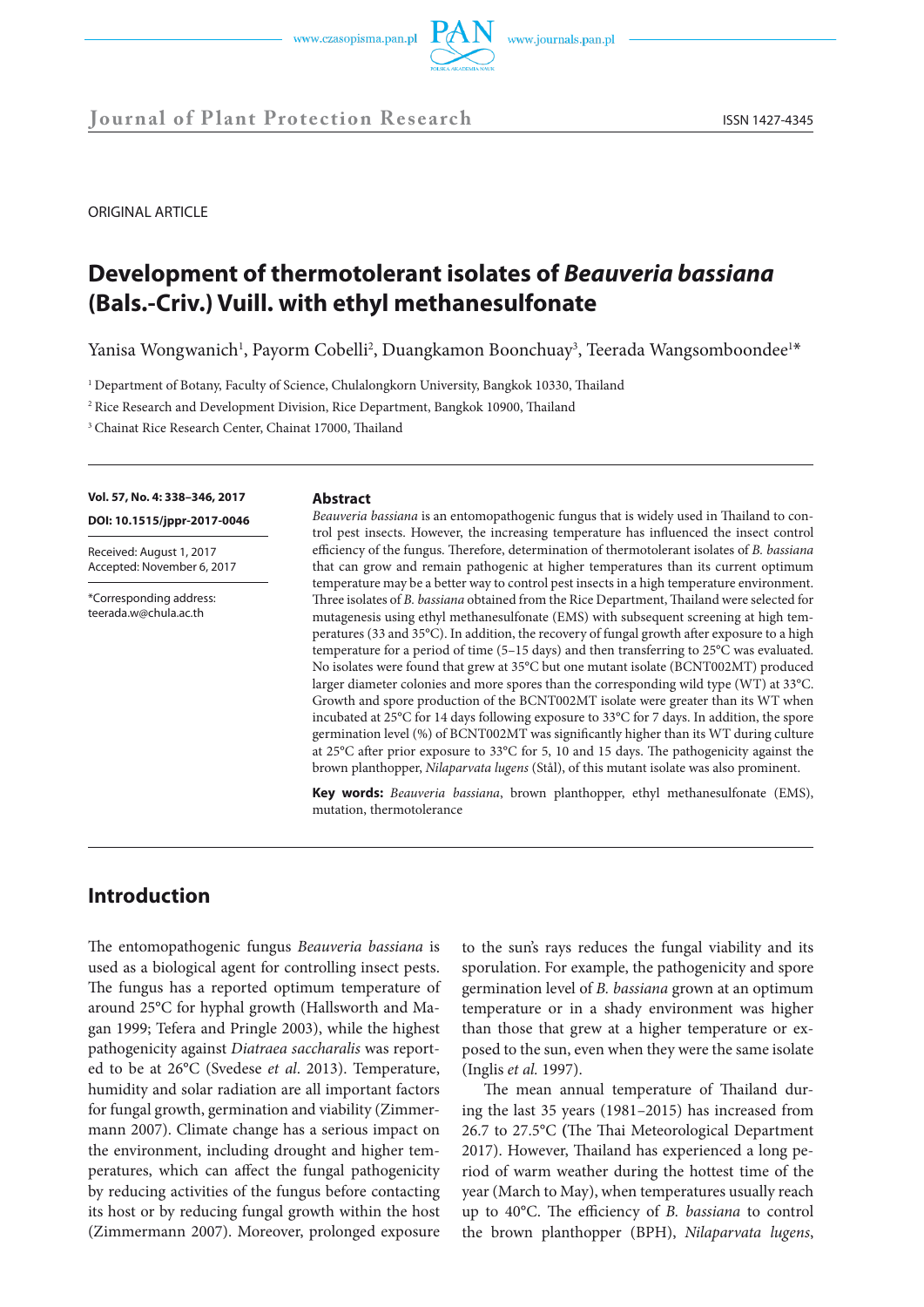**PAN** 

during the rice growing season has decreased with the increasing temperature. In central Thailand, the average temperatures in irrigated areas (December to June) during the last three years (2014–2016) were 28.0, 28.6 and 29.4°C, respectively, while during the rainy season (July to November) they were 28.4, 28.8 and 28.6°C, respectively. Krutmuang (2011) studied two strains of *B. bassiana* (BCC6241 and BCC2637) for killing BPH in Thailand (28±2°C, 70–80% relative humidity) and found only a 60–67% induced mortality in BPH, representing a low control efficiency. One way to increase the efficiency of *B. bassiana* pathogenicity is to improve the fungal ability to grow and control insect development at high temperatures. Moist heat treatment and UV irradiation have been used to induce mutagenesis in *B. bassiana*, where the derived mutant *B. bassiana* produced more blastospores than its respective wild type (WT) at 35°C (Avanti *et al.* 2014). However, moist heat could degrade the spore germinating protein (Wang *et al.* 2012), which may then expose the germinating spores to DNA changes or germinating protein degradation. The UV induced mutagenesis of *Saccharomyces cerevisiae* showed a low percentage of mutation (Lawrence and Christensen 1976), which may result from the ability of self DNA repair.

A chemical mutagen that is widely used and has a good efficiency to induce mutagenesis in fungi is ethyl methanesulfonate (EMS). Typically, EMS induces base-pair substitution, changing GC to AT and AT to CG, but sometimes EMS induces base-pair insertion or base-pair deletion (Sega 1984). Reports of EMS inducing mutagenesis in fungi include induced oxalic acid production in *Metarhizium anisopliae* (Leger 1999) and temperature-sensitive mutants in *S. cerevisiae* (Momose and Gregory 1998). In this study, EMS was used to induce thermotolerance of *B. bassiana*. The mutant isolates were screened up to 35°C. Growth, sporulation, spore germination and pathogenicity of the selected mutant isolate were then evaluated.

### **Materials and Methods**

#### **Fungal isolates and molecular identification**

Three isolates of *B. bassiana* (BCNT001 to BCNT003) were obtained from the Rice Department, Thailand (RDT). The identification of each isolate was confirmed using morphological (Humber 2005; Rehner *et al.* 2011) and molecular characteristics. Molecular identification of *B. bassiana* isolates was performed by PCR amplification of a specific region in the translation elongation factor 1 alpha (EF1- $\alpha$ ) gene using the species-specific primer pair EFFO (5′-TCGACCTCGACGAGCAATACATACTG-3′) and EFRO (5′-GATACGACGAAAAAAAATTTGC GCAG-3′) as previously reported (Johny and Kyei- -Poku 2014) (Bio Basic Canada Inc., Canada). Three other isolates of *B. bassiana*, one each from the Thailand Institute of Scientific and Technological Research (TISTR3617), National Science and Technology Development (BCC22355) and Department of Agricultural Extension (BDOAE001), Thailand, were used as positive controls, while three isolates of *Metarhizium* spp. (MNBKK037, MNBKK039 and MNBKK040) and *Xanthomonas oryzae* (BB2014-288 and BB2014- -292 for pv. *oryzae* and BLS2014-5 for pv. *oryzicola*) were obtained from the RDT, and used as negative controls.

The mycelial preparation and DNA extraction were adapted and performed as previously described (Carneiro *et al*. 2008; Safavi 2010). All fungal isolates were grown in Sabouraud's Dextrose Broth (SDB) medium at 27°C for 4–7 days with agitation at 120 rpm. Fungal mycelia were then collected using No. 1 Whatman filter paper and ground to a fine powder in liquid nitrogen. The powdered fungal mycelia were transferred to 1.5-ml microtubes for DNA extraction in 450 µl of TES [1.4 M NaCl, 20 mM ethylenediaminetetraacetic acid (EDTA) and 0.1 M Tris-HCl, pH 8.0], 50 µl of 20% (w/v) cetyltrimethylammonium bromide and  $2 \mu$  of b-mercaptoethanol, mixing and incubating at 65°C for 90 min. After that the tubes were centrifuged  $(2,236 \times g, 4^{\circ}C \text{ for } 5 \text{ min})$ , the supernatant was harvested and extracted with an equal volume of  $25: 24: 1 \, (v/v/v)$  phenol: chloroform: isoamyl alcohol. After phase separation by centrifugation (2,236  $\times$  *g*, 4°C for 5 min) the aqueous phase was harvested and extracted in the same manner with the exception that 24 : 1 (v/v) chloroform : isoamyl alcohol was used. The DNA was precipitated from the aqueous layer by adding an equal volume of absolute isopropanol, centrifuged  $(12,879 \times g, 4^{\circ}C$  for 5 min) and the pellet washed twice with 70% (v/v) ethanol. The DNA pellet was then air dried and dissolved in 50 µl TE buffer (10 mM Tris-HCl and 1 mM EDTA, pH 8.0). The quantity and quality of extracted DNA was measured using a Nanodrop spectrophotometer (ND-1000 Spectrophotometer, NanoDrop, USA).

The total volume of the PCR reaction (Johny and Kyei-Poku 2014) was 25 µl containing 10 pM of each primer, 1X PCR Master mix (Promega Corporation, USA) and 20 ng genomic DNA. The PCR was thermocycled at 94°C for 3 min, followed by 35 cycles at 94°C for 30 s, 60°C for 30 s and 72°C for 1 min, and then a final step at 72°C for 10 min. The products were resolved alongside low molecular weight size markers by electrophoresis in 1.5% (w/v) agarose gels and visualized by Gel Doc 2000, Bio-Rad, USA. The PCR products were purified and then direct sequen-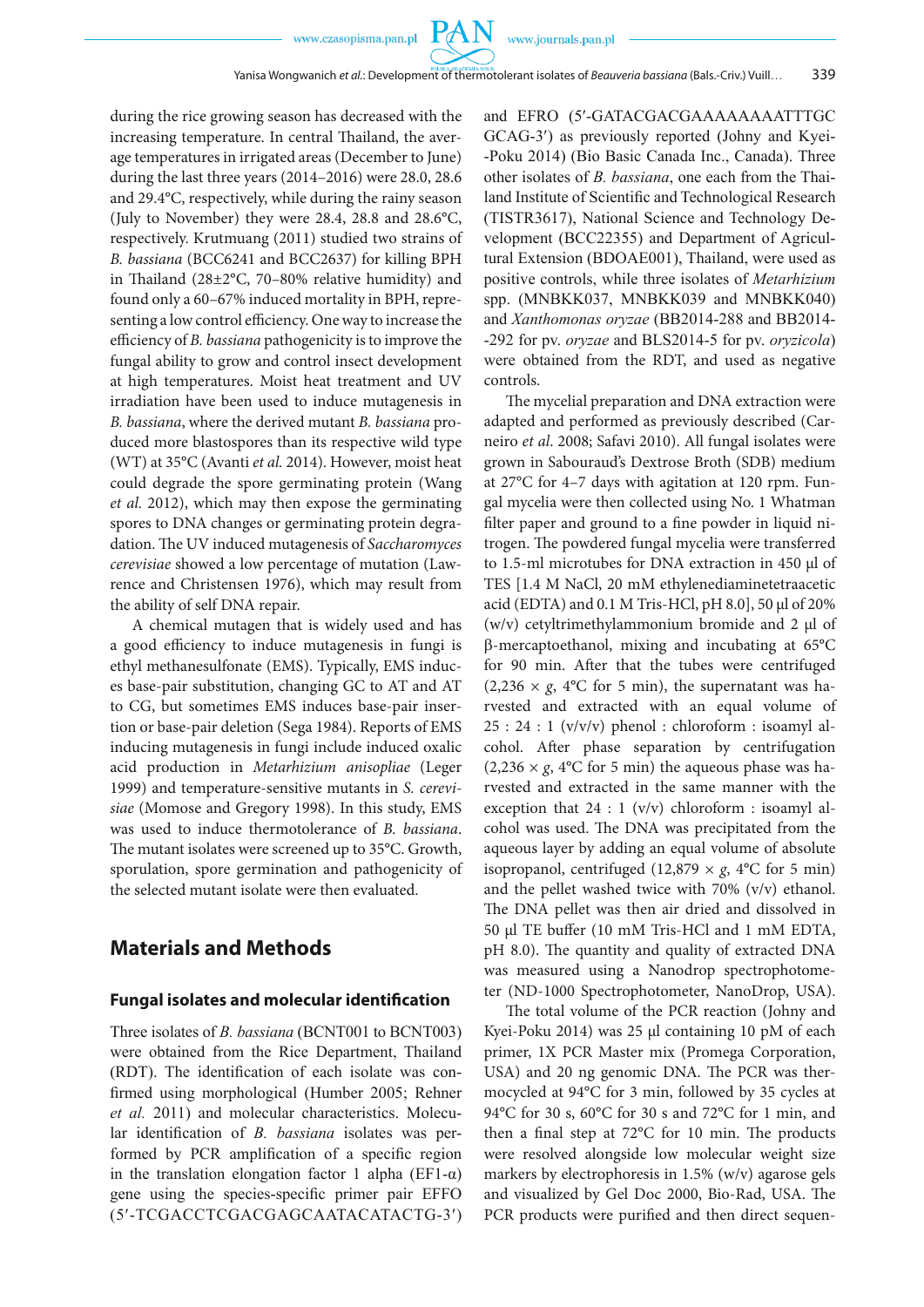

ced commercially (Bio Basic Inc., Canada). Consensus sequences were checked for homologues in the NCBI GenBank data base using the BLASTn algorithm, and aligned and analyzed using ClustalW software.

### . **Pathogenicity test**

Four isolates of *B. bassiana* (BCNT001 to BCNT003 and BDOAE001) were screened for their pathogenicity against BPH. Fungal spore suspensions of each isolate were prepared at  $10^9$  spores  $\cdot$  ml<sup>-1</sup> in 0.05% (w/v) Tween 80 in distilled water. Fungal spores were sprayed onto 60 fourth to fifth instar nymphs of BPH as described by Li *et al.* (2014), and then the sprayed insects were released into cages that contained 15-days old TN1 rice cultivars. Control samples were sprayed with 0.05% (v/v) Tween 80. Dead BPH were collected and recorded daily for 14 days, from which the pathogenic efficiency of each *B. bassiana* isolate was calculated. Sample means were analyzed with Duncan's Multiple Range test (DMRT) at 95% confidence interval by SPSS Statistics (ver. 17.0, Chicago, IL).

### **Induced thermotolerance of** *Beauveria bassiana* **using EMS mutagenesis**

The three *B. bassiana* isolates (BCNT001, BCNT002 and BCNT003) were determined for inducing mutagenesis by using EMS, according to a method adapted from Ho and Ho (2015). These isolates were cultured on potato dextrose agar (PDA) at 25°C for 14 days, and then a spore suspension of each isolate was prepared at  $10^6$  spores  $\cdot$  ml<sup>-1</sup>. Next, 100 µl of 0.5 or 1.0% (v/v) EMS was added (0.5 and 1.0% (v/v) final concentration) into each 900 µl spore suspension of each isolate in a microcentrifuge tube, or sodium phosphate buffer pH 7 for the control, and then incubated at 30°C for 60 min. The EMS-treated spore suspension and control treatments were spread on PDA and incubated at 25°C for 7 days. For each treatment, fungal colonies that grew on PDA were then sub-cultured on PDA at 31, 33 and 35°C for 7 days. After that, colony diameters of the mutant and its respective WT isolates were measured and compared. The mean colony diameter was analyzed with a T-test at 95% confidence interval using the SPSS Statistics ver. 17.0 (Chicago, IL) software. Those EMS-treated colonies that generated a larger colony (diameter) than their respective WT at the highest temperature were selected for further analysis.

### **DNA polymorphism test**

The colonies selected from the EMS mutagenesis and their respective WT isolates were screened for DNA polymorphism using the Random Amplified Polymorphic DNA (RAPD) technique with four primers: OPA02 (5'-TGCCGAGCTG-3'), OPA03 (5'-AGT CAGCCAG-3'), OPA09 (5'-GGGTAACGCC-3') and OPA13 (5'-CAGCACCCAC-3'). The PCR reaction was performed as reported by Carneiro *et al.* (2008) in a total volume of  $25$  µl containing 0.4 µM of each primer, 1X PCR Master mix (Promega Corporation, USA) and 25 ng genomic DNA, and thermocycled at 94°C for 15 s, followed by 40 cycles at 94°C for 15 s, 36°C for 30 s and 72°C for 1 min, and then a final 72°C for 7 min. The products were resolved and visualized as above. The DNA band patterns obtained with each primer pair for each isolate was recorded.

### **Characterization of thermotolerant** *Beauveria bassiana*

The EMS-treated *B. bassiana* [0.5 and 1.0% (v/v) final concentration] that generated a colony diameter larger than their respective WT at 33 or 35°C were examined for their thermotolerant characteristics. In addition, a recovery test was performed to evaluate the growth characteristics of the mutant isolate during the reported optimum temperature after encountering a high temperature. To this end, the mutant and its respective WT were cultured on PDA at 33°C (the highest tolerant temperature) for 7 days and then incubated at 25°C for 14 days, whereupon the colony diameter and spore numbers of all the isolates were measured.

The level of fungal spore germination (%) is an important determinant in the efficiency of killing the host insect by pathogenic fungi. Thus, the percentage spore germination was studied during growth at the optimum temperature (25°C) after exposure to a high temperature (33°C) for various periods of time (5, 10 and 15 days). The number of germinated spores was counted. Then, the potato dextrose broth (PDB) flasks containing fungal spores were transferred from 33 to 25°C and the number of germinated spores was counted daily for 4 days. Spore germination percentages were calculated. Sample means were analyzed with T-test at 95% confidence interval by SPSS Statistics (ver. 17.0, Chicago, IL).

### **Pathogenicity of the EMS mutant isolate**

Comparison of pathogenicity between the mutant and respective WT isolates was performed according to Li *et al*. (2014) with minor adaptations, as in the pathogenicity test section above, with the exception of using spore suspensions at  $10^8$  and  $10^9$  spores  $\cdot$  ml<sup>-1</sup>. Dead BPH were collected and recorded daily for 14 days, from which the pathogenic efficiency of each isolate of *B. bassiana* was calculated. Sample means were analyzed with DMRT at 95% confidence interval by SPSS Statistics (ver. 17.0, Chicago, IL).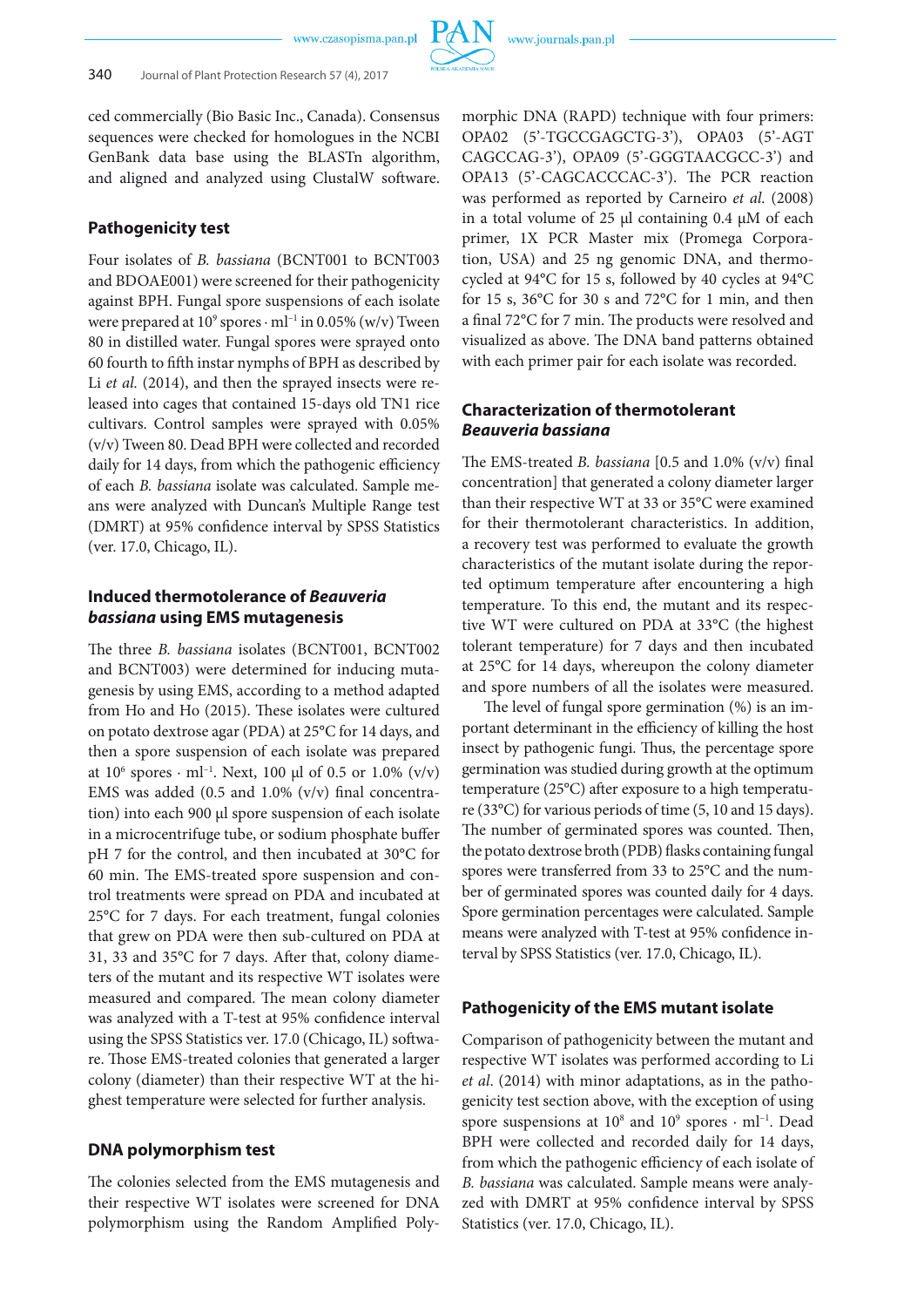### **Results**

### **Molecular identification**

Verification of *B. bassiana* morphological identification was performed by PCR amplification with the species-specific EFFO and EFRO primer pair. The species-specific 307 bp band amplified from the EF-1α gene for *B. bassiana* (Johny and Kyei-Poku 2014) was present in all isolates of *B. bassiana* that were used in this study. No PCR product appeared in the three isolates of either *Metarhizium* spp. or *Xanthomonas oryzae* (Fig. 1). DNA sequence analysis of all three *B. bassiana* isolates from the RDT (BCNT001 to 003) showed 100% nucleotide identity to *B. bassiana* (GenBank accession code KJ500423). Thus, the molecular identification result supported their morphological identification as *B. bassiana*.

#### **Pathogenicity test**

The pathogenicity of the three *B. bassiana* isolates from the RDT against BPH was evaluated in August 2016 (31.5±1.2°C, 76.8% relative humidity). Two isolates (BCNT002 and BCNT003) showed a greater efficiency to kill BPH than the isolate from the Department of Agricultural Extension (BDOAE001) that is promoted for controlling pest insects in Thailand's rice fields (Table 1). Then, three isolates, BCNT001, BCNT002 and BCNT003, were chosen for inducing mutagenesis by EMS. However, several dead BPH were found in control samples without any mycelial growth detected on the insects.

### **Induced thermotolerance in** *Beauveria bassiana* **using EMS mutagenesis**

Induced thermotolerance by EMS mutagenesis was evaluated in the three most pathogenic *B. bassiana* isolates (Table 2). Fungal growth after treatment with both 0.5% and 1% (v/v) EMS was decreased by 25% compared to the control at 25 and 31°C. No colonies were found at 35°C and only one EMS-treated colony [from BCNT002 treated with 0.5% (v/v) EMS] was found to survive and generate a larger diameter colony than its respective WT at 33°C. Even at 31°C, although there were many surviving EMS-treated colonies, their respective WT isolates could grow equally well at this temperature (data not shown).

### **DNA polymorphism test**

The Random Amplified Polymorphic DNA analysis of the selected EMS-treated isolate (BCNT002MT) and its respective WT isolate (BCNT002WT) presented different DNA band patterns (Fig. 2). DNA bands present in the WT but not in the EMS-treated isolate were 120 bp from primers OPA02 × OPA03 and 180 and 1,300 bp from primers OPA02 × OPA09. On the other hand, DNA bands present in the mutant but not present in the WT isolate were 1,000 and 1,500 bp from primers OPA02  $\times$  OPA09, 600 and 1,000 bp from primers OPA03  $\times$  OPA09 and 160 bp from primers  $OPA03 \times OPA13$ . Thus, detectable changes in the DNA of *B. bassiana* occurred after the EMS treatment.



**Fig. 1.** *Beauveria bassiana* identification by PCR with the EF-1α species-specific primers EFFO and EFRO, showing the resolved PCR amplicon of 307 bp for *B. bassiana*. Lanes: LM – low molecular weight DNA ladder; B1–B6 – *B. bassiana*: B1 – BCNT001, B2 – BCNT002, B3 – BCNT003, B4 – TISTR3617, B5 – BCC22355 and B6 – BDOAE001; M1–M3 – *Metarhizium* spp.: M1 – MNBKK039, M2 – MNBKK040 and M3 – MNBKK037; X1–X2 – *Xanthomonas oryzae* pv. *oryzae*: X1 – BB2014-288 and X2 – BB2014-292; X3 *– Xanthomonas oryzae* pv. *oryzicola*: BLS2014-5 and H<sub>2</sub>O. The gel shown is representative of three such amplifications

**Table 1**. Mortality of the brown planthopper (BPH) by *Beauveria bassiana* infection at 4 to 14 days after inoculation

| Mortality of BPH<br>$\lceil 9/6 \rceil$ | Treatment    |           |             |              |            |  |  |
|-----------------------------------------|--------------|-----------|-------------|--------------|------------|--|--|
|                                         | BCNT001      | BCNT002   | BCNT003     | BDOAE001     | Tween 80   |  |  |
|                                         | $20 \pm 3$ b | $37 + 4c$ | $36 \pm 1c$ | $22 \pm 5$ b | $0\pm 0$ a |  |  |

Data are shown as the mean ± 1SD, derived from 3 replications. Means followed by different letters were significantly different according to the DMRT  $(p < 0.05)$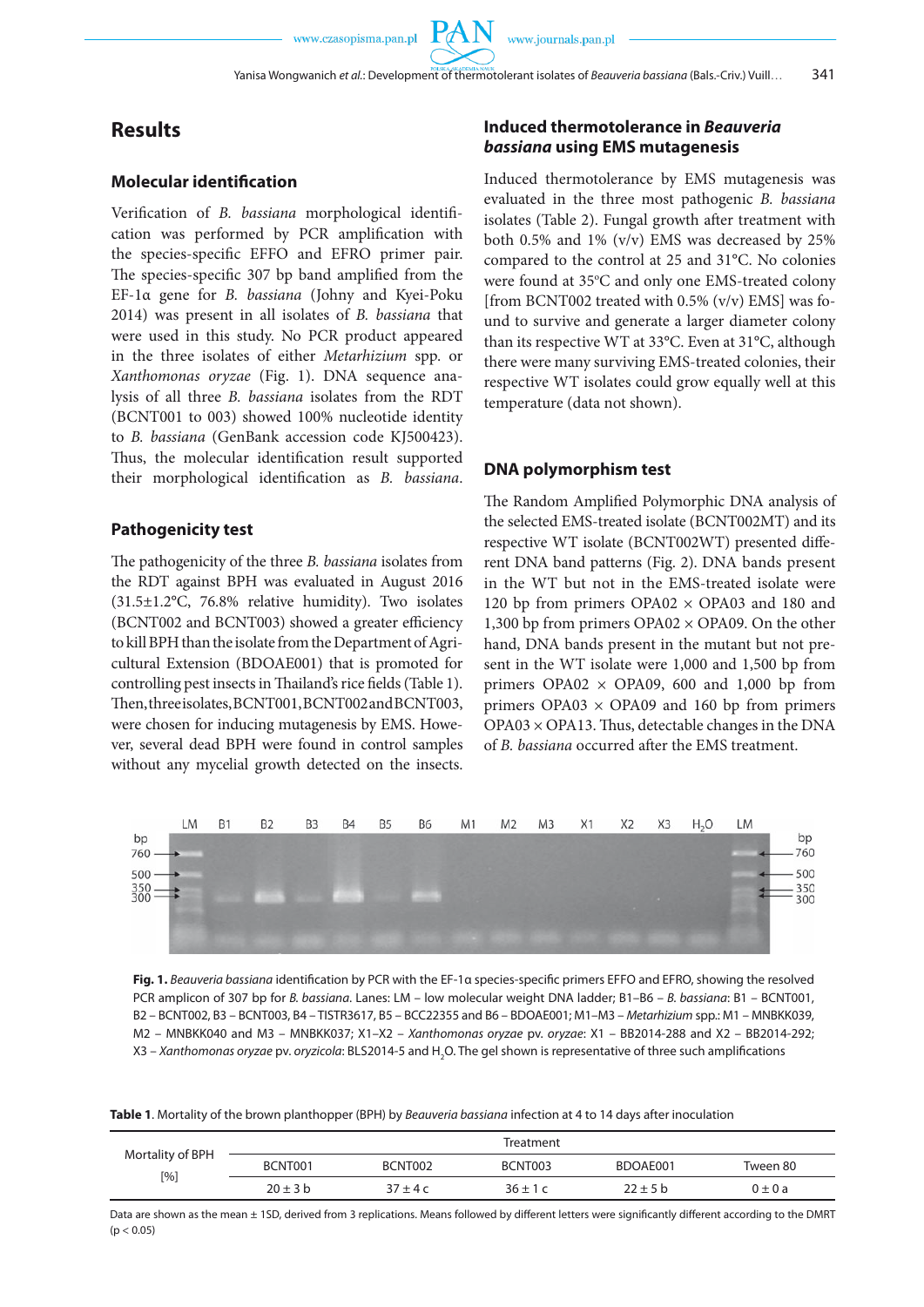**Table 2.** Colony growth (% of the control cells) of *Beauveria bassiana* after ethyl methanesulfonate (EMS) treatment and then incubated at 25, 31, 33 and 35°C for 7 days

| Isolate |                | Control |                |                | $0.5\%$ (v/v) EMS |                   |                | 1.0% (v/v) EMS |                |                |                |                |
|---------|----------------|---------|----------------|----------------|-------------------|-------------------|----------------|----------------|----------------|----------------|----------------|----------------|
|         | $25^{\circ}$ C | 31°C    | $33^{\circ}$ C | $35^{\circ}$ C | $25^{\circ}$ C    | $31^{\circ}$ C    | $33^{\circ}$ C | $35^{\circ}$ C | $25^{\circ}$ C | $31^{\circ}$ C | $33^{\circ}$ C | $35^{\circ}$ C |
| BCNT001 | 100            | 100     | 0              | $\Omega$       | 29                | 23                | $\Omega$       | $\Omega$       | 27             | 17             | 0              | 0              |
| BCNT002 | 100            | 100     | 0              | $\Omega$       | 31                | 22                |                | $\Omega$       | 22             | 13             | 0              | 0              |
| BCNT003 | 100            | 83      | 0              | $\Omega$       | 24                | $12 \overline{ }$ | $\Omega$       | $\Omega$       | 22             | 14             | $\Omega$       | $\Omega$       |

Data are shown as the mean, derived from 3 replications for control while only one replication for 0.5 and 1.0% EMS mutations due to slow mycelial growth



**Fig. 2.** The Random Amplified Polymorphic DNA (RAPD) results of the *Beauveria bassiana* isolates: BCNT002WT (WT), BCNT002MT (MT), and  $H_2O$  (negative control). Lanes: (1) low molecular weight DNA ladder (LM), (2–4) OPA02  $\times$  OPA03, (5-7) OPA02  $\times$  OPA09, (8-10) OPA03  $\times$  OPA09, (11-13) OPA03  $\times$  OPA13 and (14) 1 kb ladder. DNA bands with asterisk (\*) are of a different size between the wild type (WT) and mutant type (MT) isolates. Results shown are representative of three independent PCR RAPD assays

### **Thermotolerant characteristics of** *Beauveria bassiana*

The thermotolerant *B. bassiana* isolate (BCNT002MT) grew significantly faster than the WT isolate when evaluated at 33°C (Fig. 3A). However, the colony growth rate of BCNT002MT  $(0.07 \text{ cm} \cdot \text{d}^{-1})$  at 33°C was very slow compared to being cultured at 25°C (0.33 cm ∙ d<sup>−</sup><sup>1</sup> ). Therefore, a recovery test was performed by culturing the fungal mycelia at a high temperature (33°C) for 7 days and then transferring them to the optimum growth temperature (25°C). The mutant (BCNT002MT) recovered and grew better than the WT (BCNT002WT), where the colony diameter of the mutant isolate in the recovery test (4.9±0.9 cm) was close to that when cultured at 25°C (4.6±0.1 cm), whereas the WT had smaller colonies in the recovery (3.9 $\pm$ 0.4 cm) than at 25 $^{\circ}$ C (4.5 $\pm$ 0.3 cm). In addition, a greater sporulation level (more spore formation) was evident for the mutant BCNT002MT after recovery from high temperature than its respective WT (Fig. 3B).

Spore culture at 33°C was conducted to assess the germination efficiency. However, no spore germination was found in both the mutant (BCNT002MT) and its WT (BCNT002MT) isolates when cultured at 33°C for 5, 10 or 15 days (data not shown). Within the recovery test, spore germination at 25°C decreased with longer prior exposure times to the high temperature (33°C). Spores cultured at 33°C for 5 days and then transferred to 25°C had a higher germination percentage than those incubated at 33°C for 10 or, especially, 15 days in both the mutant and WT isolates (Fig. 4). However, the spore germination percentage after transfer to 25°C was significantly greater in the mutant isolate than in the WT for all germination periods (Fig. 4).

### **Pathogenicity test of the thermotolerant BCNT002MT isolate compared to its parental WT (BCNT002WT) isolate**

The bioassay to assess the pathogenicity of the thermotolerant mutant (BCNT002MT) isolate against BPH in comparison to its WT (BCNT002WT) isolate was performed in March 2017 (35.0±2.5°C, 63.8% relative humidity). The only significant difference between mutant and wild type isolates was the concentration 109 spores · ml–1. However, the BPH control efficiency was greater for the thermotolerant BCNT002MT isolate than the WT (BCNT002WT) at inoculation levels of both  $10^8$  and  $10^9$  spores  $\cdot$  ml<sup>-1</sup> (Table 3).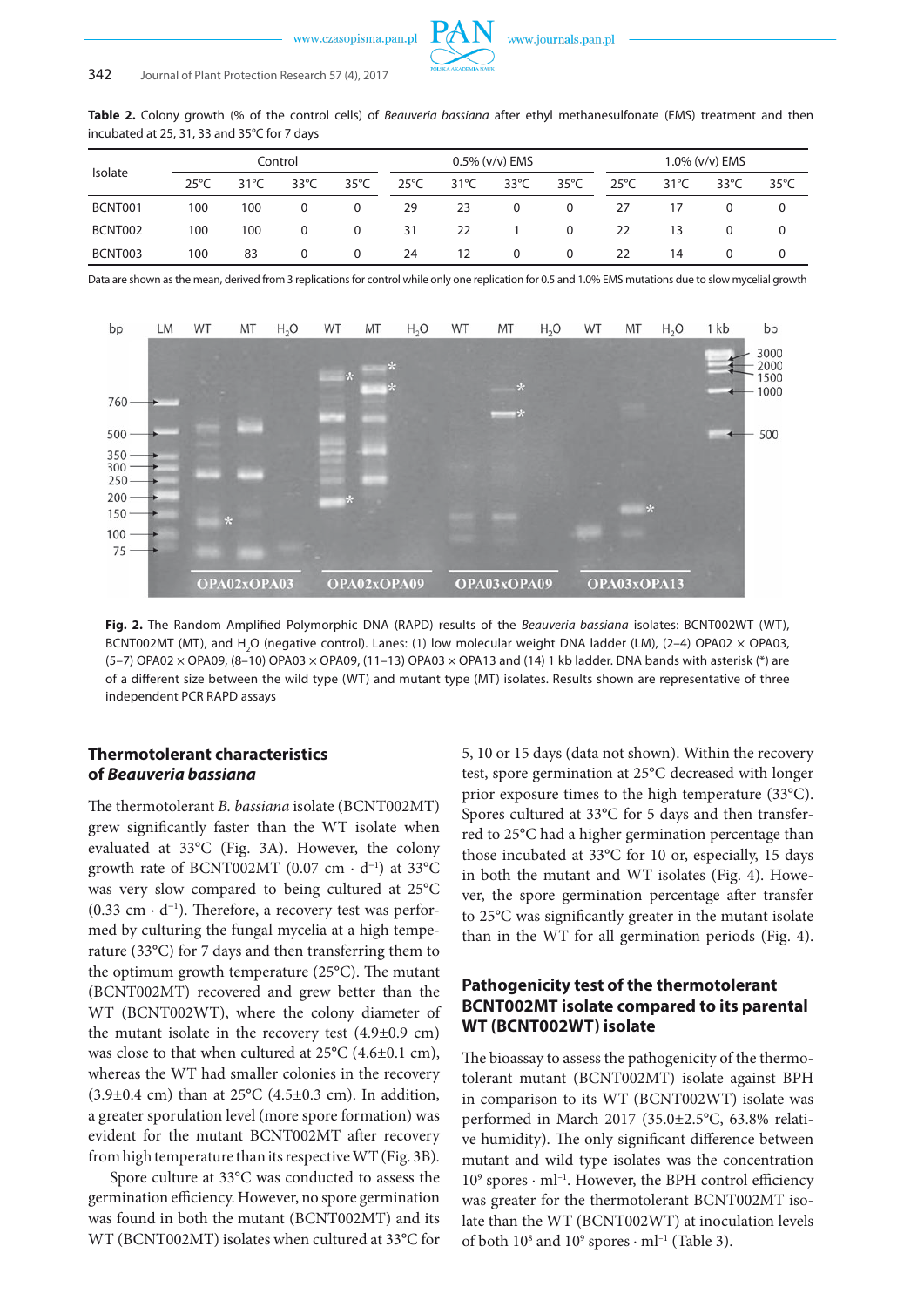



**Fig. 3.** The average (A) colony diameter and (B) number of spores for *Beauveria bassiana* isolates: BCNT002WT and BCNT002MT after incubation at 25°C and 33°C for 14 days, and at 33°C for 7 days and then transferred to 25°C for 14 days. Data are shown as the mean  $\pm$  1SD, derived from three repeats. Means with a different letter above them are significantly different ( $p < 0.05$ )



**Fig. 4.** The percentage of germinated spores when incubated at 25°C following prior incubation at 33°C for 5, 10 and 15 days. Data are shown as the mean  $\pm$  1SD, derived from three repeats. Means with asterisk ( $*$ ) indicate a significant difference between the WT and mutant ( $p < 0.05$ )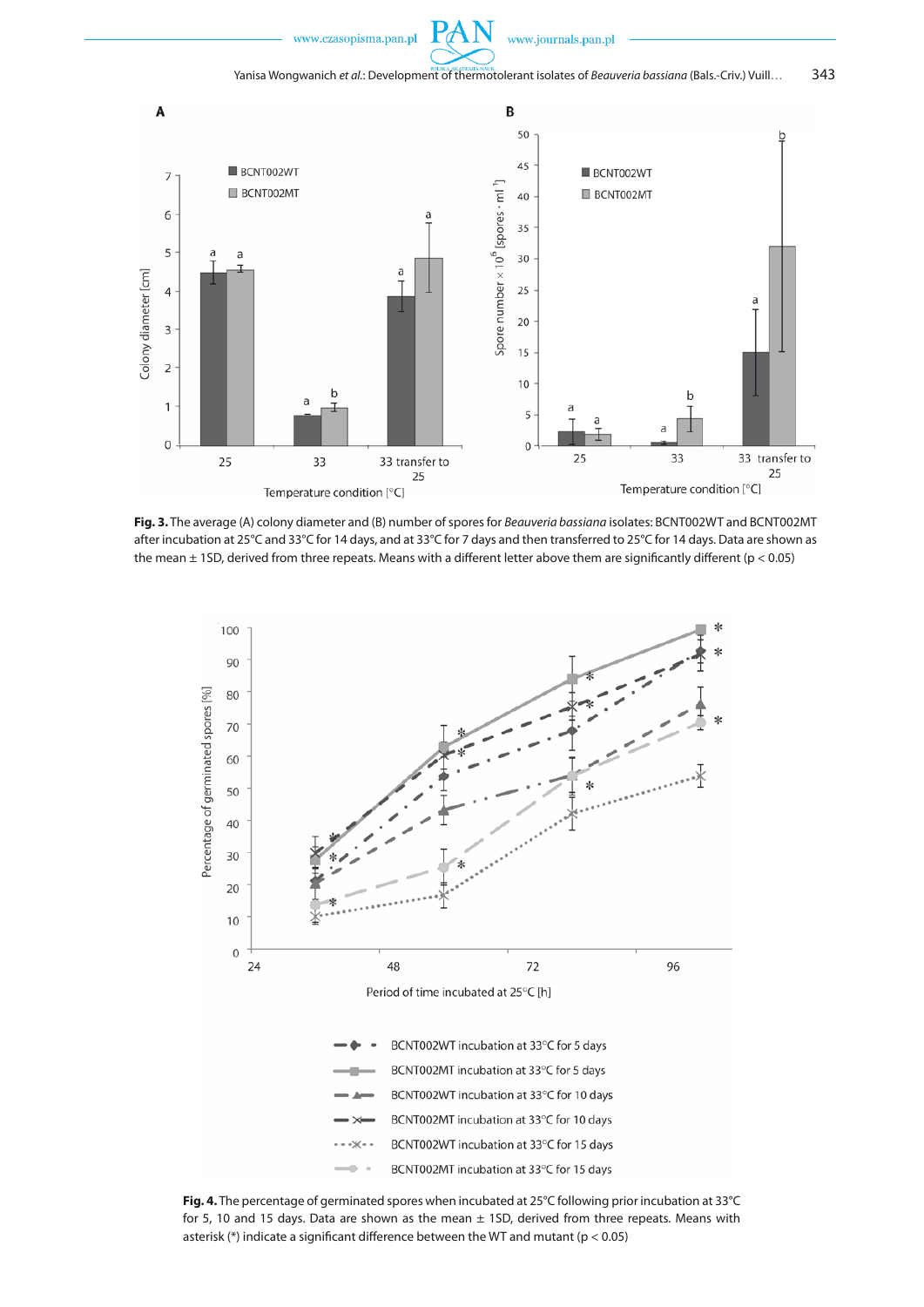**Table 3.** Mortality (%) of the brown planthopper (BPH) (after 14 days) induced by *Beauveria bassiana* infection inoculated with various spore concentrations

| Spore concentration                |              | Treatment     |             |
|------------------------------------|--------------|---------------|-------------|
| [spores $\cdot$ ml <sup>-1</sup> ] | BCNT002WT    | BCNT002MT     | Tween 80    |
| $10^8$                             | $22 \pm 9$ b | $30 \pm 12$ b | $0 \pm 0 a$ |
| 10 <sup>9</sup>                    | $18 \pm 3$ B | $46 \pm 8$ C  | $0 \pm 0$ A |

Data are shown as the mean ± 1SD, derived from three replications. Means followed by different letters were significantly different according to the DMRT  $(p < 0.05)$ 

## **Discussion**

To support the morphological identification of the three isolates of *B. bassiana* from the RDT, PCR amplification of a 307 bp fragment of the EF-1α gene was performed using the species-specific primers. The appropriate amplicon was detected in all three *B. bassiana* isolates from the RDT, plus the three control *B. bassiana* isolates, but not in the other six isolates from two other species, which agrees with a previous report (Johny and Kyei- -Poku 2014). Moreover, DNA sequencing of the 307 bp fragment of the EF-1α gene (GenBank accession codes JQ043235) supported the PCR result that three isolates from the RDT were *B. bassiana*. Therefore, the identification of these isolates as *B. bassiana* was accepted.

Two isolates (BCNT002 and BCNT003) revealed a higher pathogenicity under these conditions against BPH than the promoted isolate from the Department of Agricultural Extension (BDOAE001). These two isolates were recently isolated from infected BPH in rice fields, and so should have retained a high level of their virulence compared to repeatedly subcultured isolates (Ansari and Butt 2011). Improvement of these pathogenic isolates of *B. bassiana,* in terms of increased thermotolerance, was attempted by EMS mutagenesis with screening at the elevated culture temperatures of 33 and 35°C. No colonies were found at 35°C, but at 33°C one 0.5% (v/v) EMS-treated colony (BCNT002MT) was found that could survive and generate a larger colony diameter than its respective WT (BCNT002WT). DNA polymorphism comparison between the BCNT002MT and BCNT002WT isolates showed different band patterns indicating changes in the DNA sequences. Normally EMS-induced mutations are evidenced by base-pair substitution (Sega 1984; Shiwa *et al.* 2012). However, whether the DNA band patterns presented in BCNT002MT but not in BCNT002WT (or vice versa) might be involved (causal rather than incidental) with thermotolerant genes in *B. bassiana* is unknown, but of course it does not have to be the case. Certainly, while whole genome analysis of EMS-treated *Lotus japonicus* revealed high single-nucleotide polymorphisms that were causal mutations for phenotypic changes (Mohd-Yusoff *et al.* 2015), we sampled only a small random fraction of the genome by this RAPD analysis.

The mutant isolate BCNT002MT produced a larger colony diameter and greater spore production than its corresponding WT isolate at 33°C. Comparing the colony diameter and sporulation between the 25 and 33°C cultured conditions, both the mutant and WT isolates grew better at 25°C (optimum temperature) than at 33°C, which is consistent with previous studies where high temperatures retarded or inhibited spore germination, hypha growth and sporulation of *B. bassiana* and also affected the fungal virulence (Shimazu 2004; Bugeme *et al.* 2008). Other studies have reported higher temperature tolerant isolates of *B. bassiana* up to 35°C (Shimazu 2004; Bugeme *et al.* 2008; Avanti *et al.* 2014). However, the optimal growth temperature of entomopathogenic fungi is likely to vary within a species depending on the geographic origin (Orduño-Cruz *et al.* 2015) due to adaptation to local selection pressures, including the thermotolerant character.

In this study, the effect of fluctuating temperatures was tested. Exposure to high temperatures (33°C) for a relatively short duration (5 to 15 days) had a lower inhibitory effect on growth as it was followed by recovery with culturing at the optimum temperature (25°C). After treating the mutant isolate and its WT at the high temperature (33°C) and transferring to the optimum temperature (25°C), the mutant isolate revealed better growth and sporulation levels than its corresponding parental WT. The ability of *B. bassiana* to recover and grow after exposure to a high temperature has been reported before (Shimazu 2004).

No spore germination was found in all isolates at 33°C but after transferring to 25°C, some spore germination was seen. Fungal spores typically need a specific temperature range for germination, and for *B. bassiana* the optimum temperature for germination was reported to be about 25°C, depending on the fungal isolate. Thus, Qazzaz *et al.* (2015) reported that the optimum temperature range was 20–25°C, whereas Bugeme *et al.* (2008) presented it as 25–30°C, but at the non-optimal temperature the level of spore germination was low. Sivasankaran *et al.* (1998) reported that *B. bassiana* isolates require high levels of water activity for germination. This experiment showed that the higher temperature of 33°C significantly affected spore germination when culturing spores in a liquid media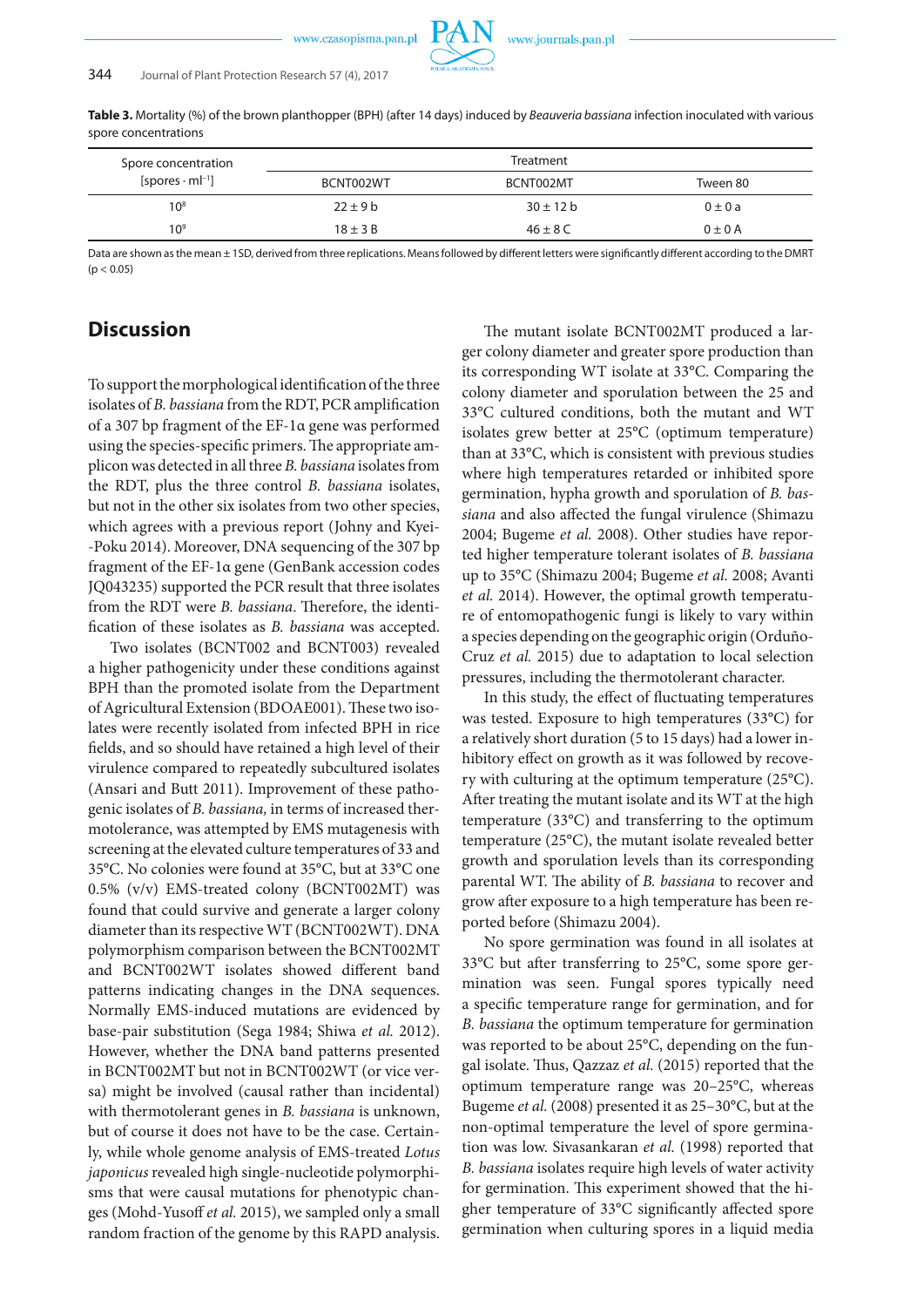PA

(and so a high water activity). In addition, the high temperature tolerance of *B. bassiana* depended on the fungal stage, with spores being more tolerant to the high temperature than hypha. In accordance, Shimazu (2004) reported that *B. bassiana* spores survived at high temperatures for a longer time than the hypha, which reflects that spores are better adapted to survive in high stress environments (Shimazu 2004; Liu *et al.* 2015). Interestingly, the mutant isolate of this study (BCNT002MT) produced a higher number of spores than the WT isolate, which could potentially promote spore survival. Moreover, non-optimal temperatures induced exogenous dormancy in asexual fungal spores as a response to the unfavorable conditions (Feofilova *et al.* 2012).

The level of spore germination (%) of the BCNT 002MT isolate was significantly higher than the WT when transferred from 33°C and incubated at 25°C. High temperatures normally decrease the viability of fungal spores (Zimmermann 2007), which explains why fewer spores germinated after incubating the fungal spores at 33°C for 15 days, than at 10 or 5 days, before being transferred to 25°C. This is consistent with the report that exposure to a high temperature for a longer time caused a lower germination rate, and that at over 36°C no spores germinated (Shimazu 2004). Overall, the fungal radial growth, sporulation and spore germination level of the BCNT002MT mutant isolate were greater than the WT, suggesting that the mutant isolate is better adapted under these experimental conditions to fluctuating temperatures than the WT. However, the trade-offs and stability of this/ these trait(s) remain unknown.

The thermotolerant BCNT002MT mutant and its respective WT isolate were tested for their pathogenicity against nymphal stages of BPH, where the mutant isolate caused higher insect mortality than the WT isolate at a spore inoculum of both  $10^8$  and  $10^9$  spores  $\cdot$  ml<sup>-1</sup>. Bugeme *et al.* (2008) reported that fungal virulence on insects was associated with the fungal isolate and temperature, where different isolates of *B. bassiana* resulted in a different mortality of tomato spider mites at different temperatures. For example, isolate ICIPE278 caused a higher mortality at 25°C than ICIPE279, but this was vice versa at 30°C, where the mutant isolate adjusted itself better than the WT isolate under stable greenhouse conditions (35.0±2.5°C). The efficiency of fungal pathogenicity is known to involve many factors, including spore germination efficiency, hyphal growth and sporulation (Zimmermann 2007).

The improved hyphal growth, sporulation and germination after confronting a high temperature of the mutant BCNT002MT isolate makes it a candidate for further study as a potential agent for Thai agriculturists to use for controlling insect pests in Thailand.

However, the trade-offs of such genetic changes and their stability under heterogeneous environmental conditions are unknown and require evaluation prior to mass rearing and release.

### **Acknowledgements**

The authors wish to thank the RDT for fungal samples, BPH and support for conducting experiments and The Thai Meteorological Department for providing the average temperature information for central Thailand. The first author received financial support from the Chulalongkorn University Graduate Scholarship to commemorate the 72nd anniversary of His Majesty King Bhumibol Adulyadej.

#### **References**

- Ansari M.A., Butt T.M. 2011. Effects of successive subculturing on stability, virulence, conidial yield, germination and shelf-life of entomopathogenic fungi. Journal of Applied Microbiology 110 (6): 1460–1469. DOI: 10.1111/j.1365- -2672.2011.04994.x.
- Avanti B., Balaraman K., Gopinath R. 2014. Development of higher temperature tolerant mutant of *Beauveria bassiana* and *Verticillium lecanii.* International Journal of Life Sciences Biotechnology and Pharma Research 3 (3): 109–112.
- Bugeme D.M., Maniania N.K., Knapp M., Boga H.I. 2008. Effect of temperature on virulence of *Beauveria bassiana* and *Metarhizium anisopliae* isolates to *Tetranychus evansi*. Experimental and Applied Acarology 46 (1–4): 275–285. DOI: 10.1007/s10493-008-9179-1.
- Carneiro A.A., Gomes E.A., Guimarães C.T., Fernandes F.T., Carneiro N.P., Cruz I*.* 2008. Molecular characterization and pathogenicity of isolates of *Beauveria* spp. to fall armyworm. Pesquisa Agropecuária Brasileira 43 (4): 513–520. DOI: http://dx.doi.org/ 10.1590/S0100-204X2008000400010
- Feofilova E.P., Ivashechkin A.A., Alekhin A.I., Sergeeva Ya.E. 2012. Fungal spores: dormancy, germination, chemical composition, and role in biotechnology. Applied Biochemistry and Microbiology 48 (1): 1–11. DOI: 10.1134/ S0003683812010048
- Hallsworth J.E., Magan N. 1999. Water and temperature relations of growth of the entomogenous fungi *Beauveria bassiana*, *Metarhizium anisopliae*, and *Paecilomyces farinosus*. Journal of Invertebrate Pathology 74 (3): 261–266. DOI: 10.1006/jipa. 1999.4883
- Ho H.L., Ho K.F. 2015. *Aspergillus brasiliensis* for overproduction of xylanase in submerged fermentation through UV irradiation and chemicals mutagenesis. Journal of Advances in Biology & Biotechnology 3 (3): 117–131. DOI: 10.9734/ JABB/2015/17274
- Humber R.A. 2005. Entomopathogenic fungal identification. Available on: http://www.ars.usda.gov/ SP2UserFiles/ Place/80620510/APSwkshoprev.pdf
- Inglis G.D., Johnson D.L., Goettel M.S. 1997. Effects of temperature and sunlight on mycosis (*Beauveria bassiana*) (Hyphomycetes: Sympodulosporae) of grasshoppers under field conditions. Environmental Entomology 26 (2): 400–409. DOI: https://doi.org/10.1093/ee/26.2.400
- Johny S., Kyei-Poku G. 2014. A molecular tool for detection and tracking of a potential indigenous *Beauveria bassiana* strain for managing emerald ash borer populations in Canada. Journal of Invertebrate Pathology 122: 16–21. DOI: 10.1016/j.jip.2014.07.005.